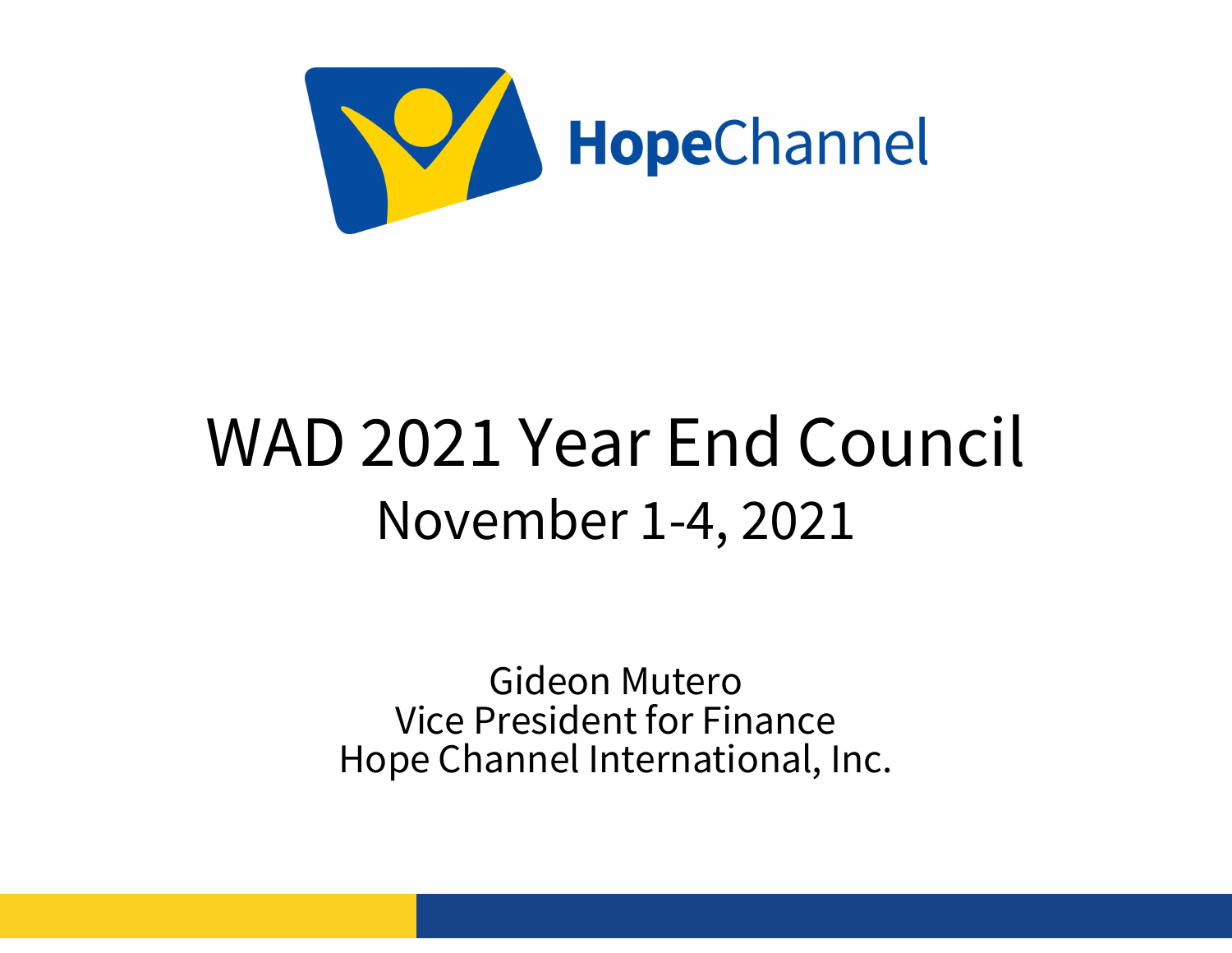### HOPE CHANNEL'S EVANGELISTIC MISSION

To share God's good news for a better life today and for eternity through the Seventh-day Adventist Church's wholistic understanding of the Bible, including the three angels' messages and end-time prophesies.

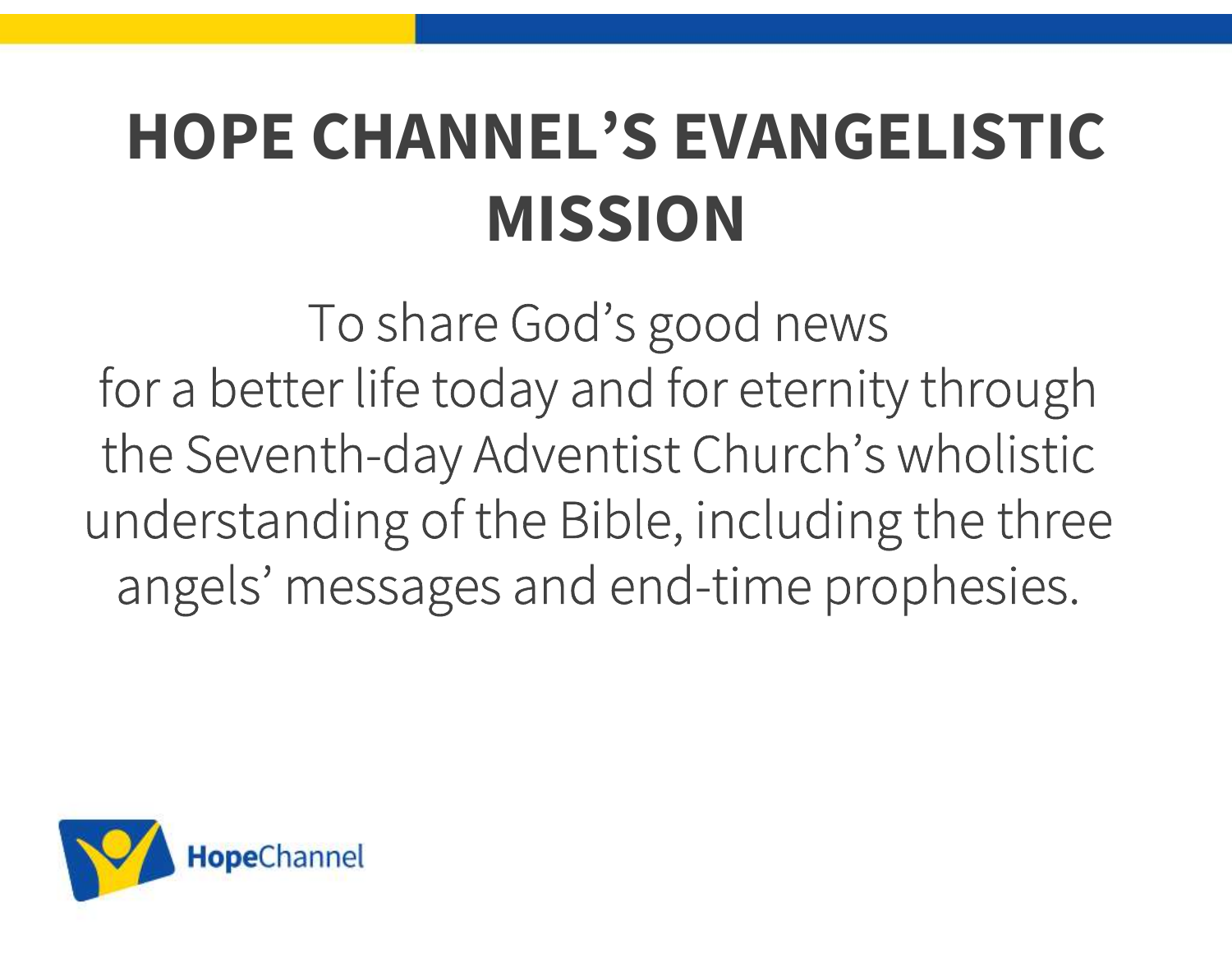## Updates

- Intelsat 20 satellite service agreement was renewed for 3 years effective January 1, 2021.
- The cost for these satellite services is shared between SID, ECD and WAD.
- The following channels are available on Intelsat 20:
	- Hope Channel Africa
	- Hope Channel International
	- Novo Tempo (Portuguese)
	- Hope Channel Tanzania (Kiswahili)

We are currently exploring the development of distribution for French language programming.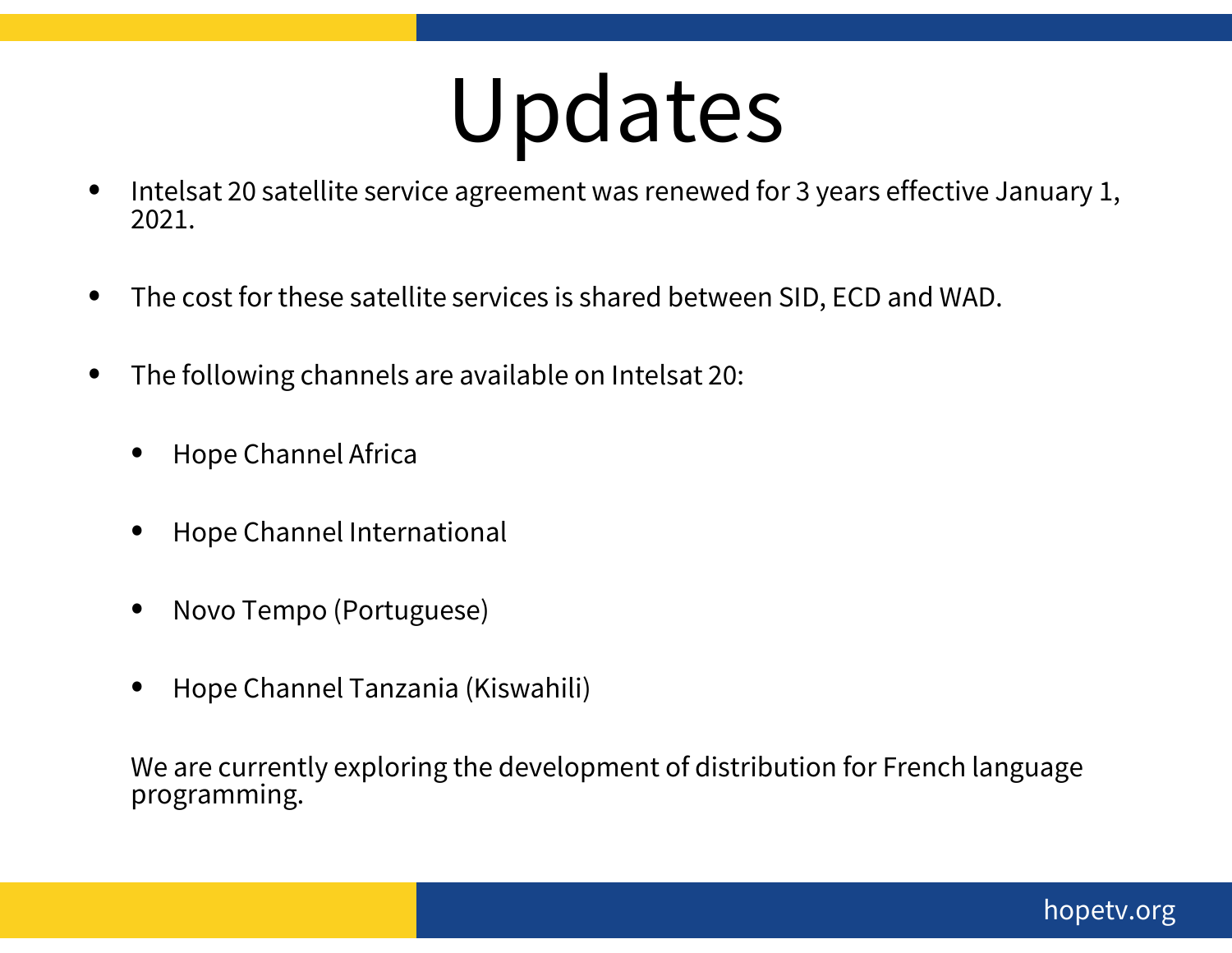## Updates

- A new service on SES-5 satellite started on January 1, 2021, for Sub-Saharan Africa. This satellite covers western Africa countries that are outside the footprint of Intelsat 20.
- Hope Channel Africa is available on this satellite.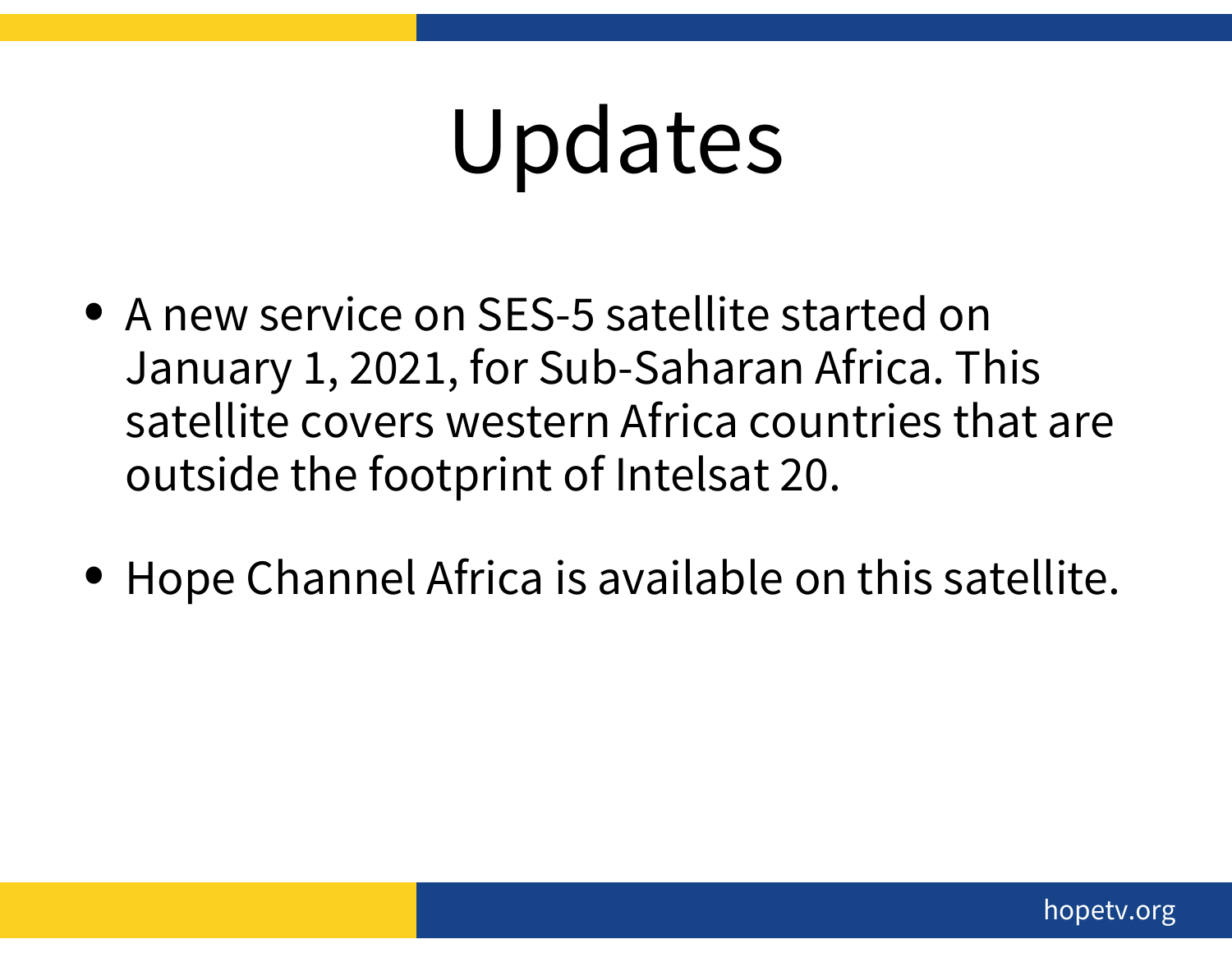## Updates



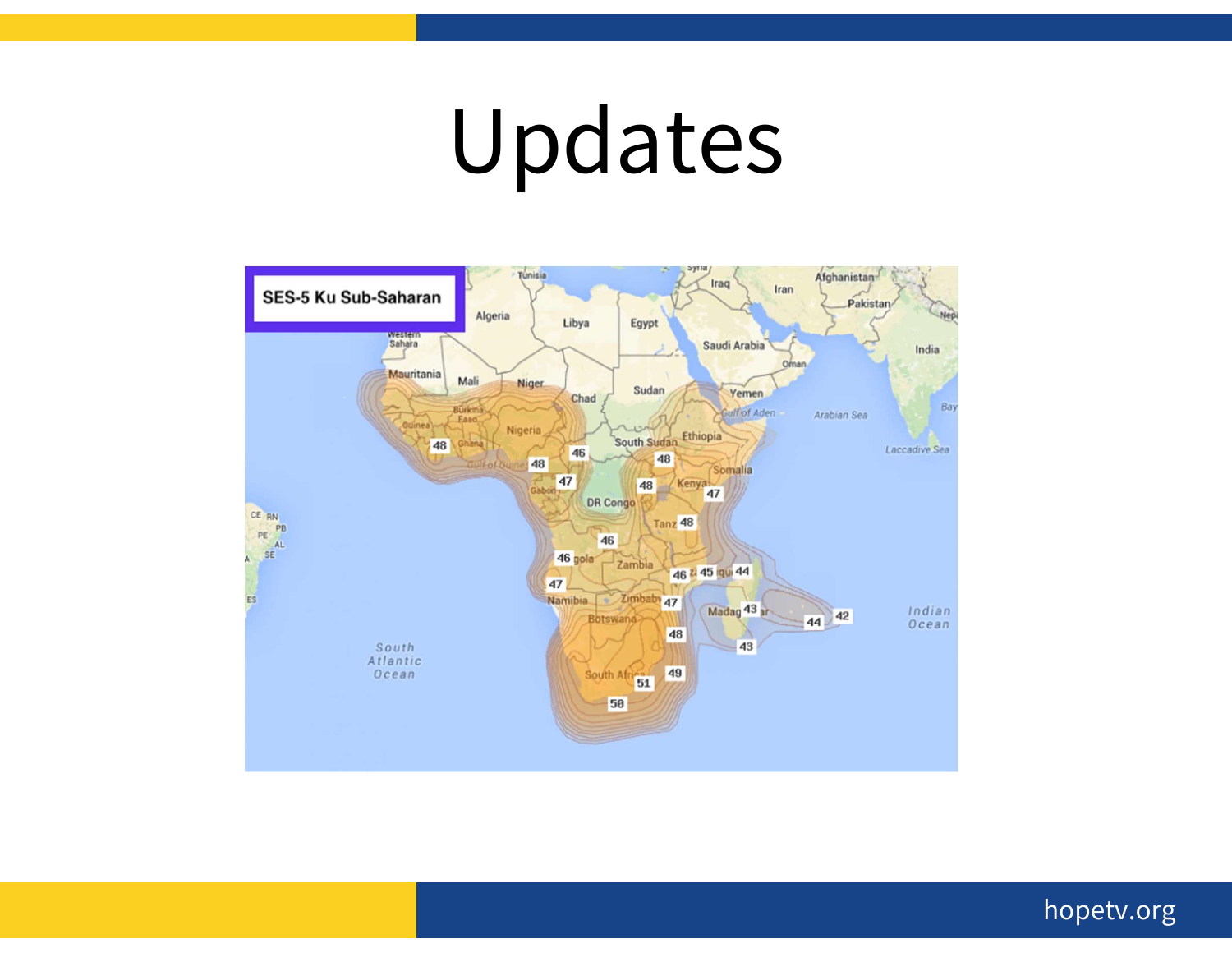# Hope Channel Africa

- Programming is produced by the three division media centers and African national channels.
- We would like to express our appreciation for the great efforts being made to supply HC Africa with fresh content.
- We appeal for more contextualized programs from the unions.
- HC Africa is on the HC app and is also available for online streaming at https://www.hopeafrica.tv/

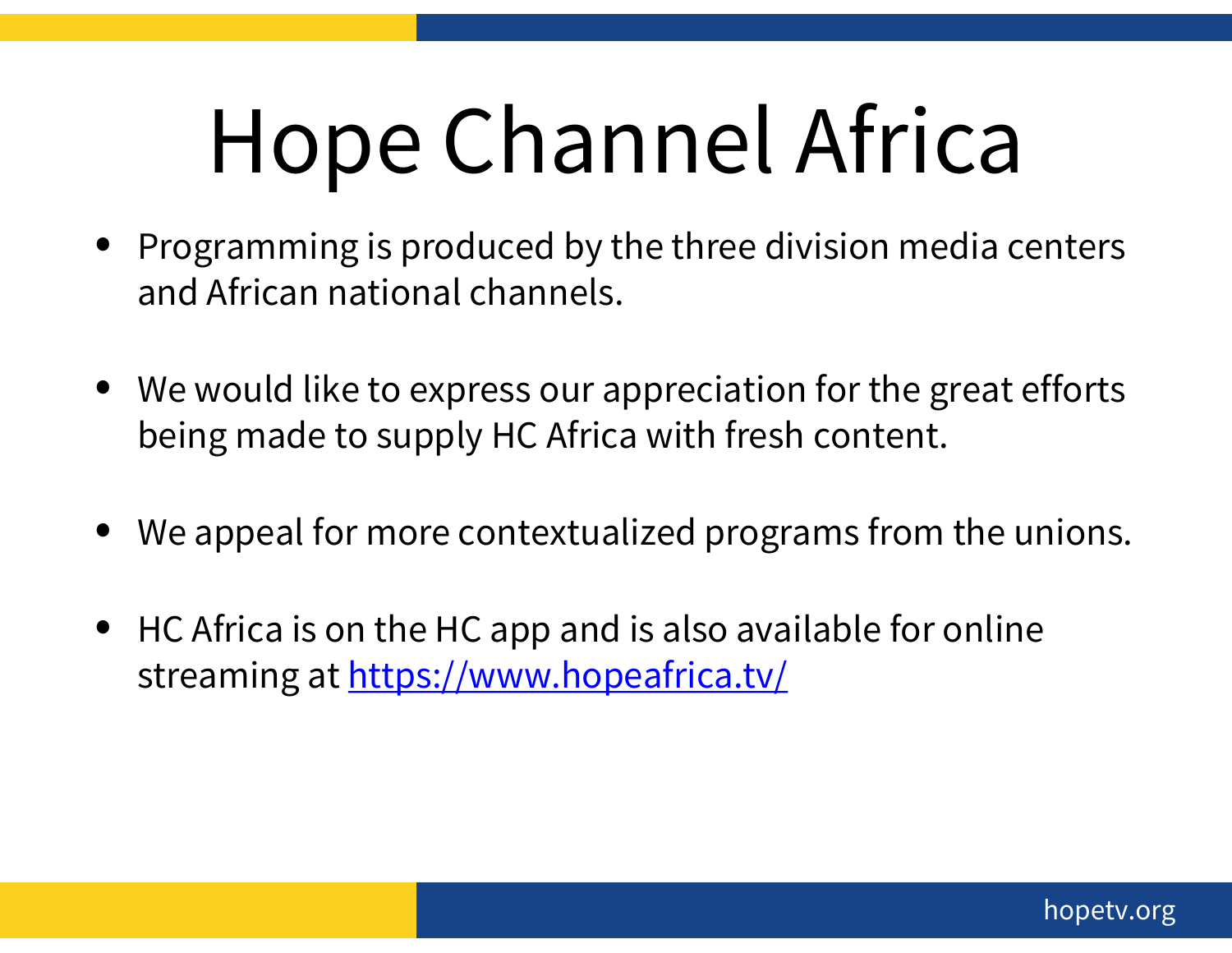## Hope Channel national channel in WAD

Hope Channel Ghana continues to grow in producing great contextualized content. We are grateful for the support that is provided by WAD.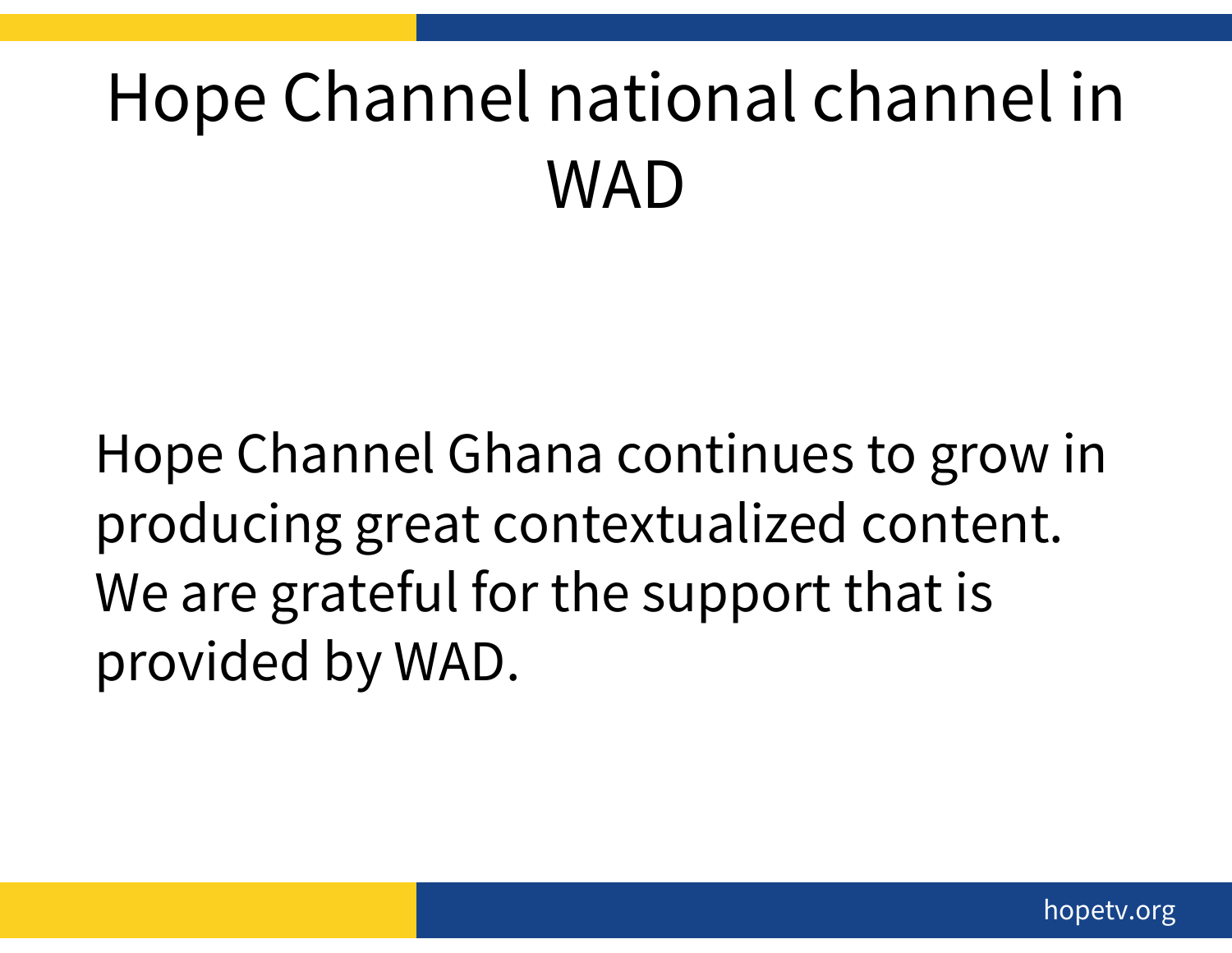## Hope Channel App

#### Hope Channel International, Inc.

#### **Download** our app today!



**Hope Sabbath School** Hope Sabbath School is a weekly in-depth interactive study of the Word of God.  $0000$ **Latest Episodes A** Burdened

**Hope Channel North America** 

 $9:43$ 

A Burdened Messiah: Prave How do we react when treated unfa

#### **Popular Episodes**

sос...





 $-1$  5G  $+$ 

hopetv.org